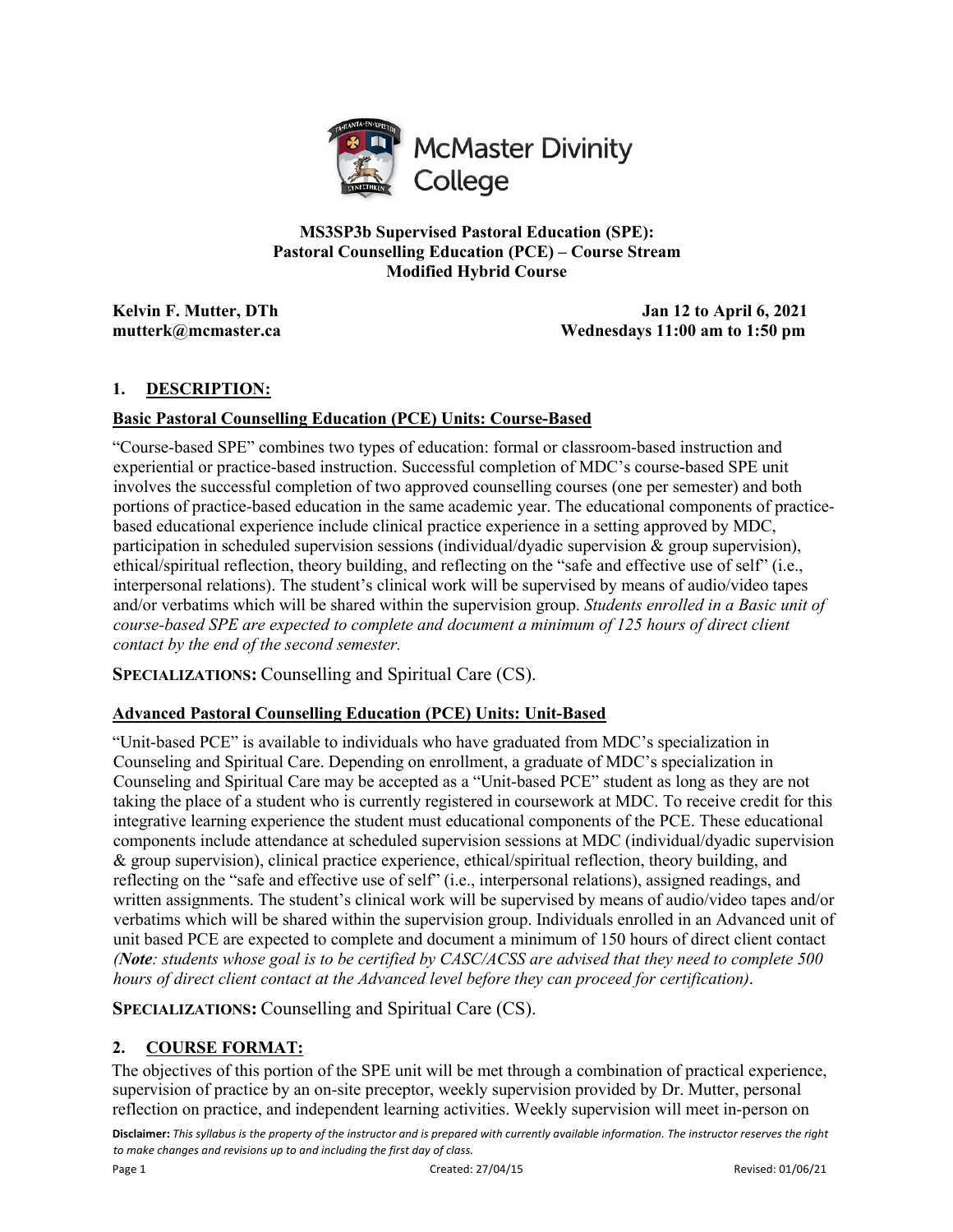alternate weeks and online for the weeks in between. The online supervision component of this course will be delivered using a PHIPA compliant platform.

# **3. INSTRUCTOR:**

*Biography:* Dr. Kelvin Mutter is an Associate Professor (part-time) at McMaster Divinity College. Dr. Mutter is a Registered Psychotherapist (CRPO), an AAMFT Clinical Fellow & Approved Supervisor, a Certified Pastoral Counsellor & Associate Teaching Supervisor (CASC/ACSS); and a Registered Marriage and Family Therapist (CAMFT). Dr. Mutter's ministry and counselling experience includes both his current work as an individual, couple, and family therapist as well as over twelve years in pastoral leadership. Dr. Mutter is married and has three adult children.

# **4. GOALS:**

Students will develop an individual learning contract based on the CASC/ACSS competencies and the CASC/ACSS goals for Pastoral Counselling Education. Students who successfully complete their first SPE Unit will demonstrate *beginner competency* in the following domains.

| <b>CASC/ACSS Competency Domains</b>                                                            |
|------------------------------------------------------------------------------------------------|
| 1. Professional Identity                                                                       |
| Relevant CRPO Competency Domains                                                               |
| 1.4 Integrate awareness of self in relation to professional role.                              |
| 3.3 Maintain self-care and level of health necessary for responsible therapy.                  |
| 3.4 Obtain clinical supervision & consultation when necessary.                                 |
| 4.3 Apply safe and effective use of self in the therapeutic relationship.                      |
| 2. Knowledge                                                                                   |
| 2.1. Spiritual / Religious / Cultural                                                          |
| Relevant CRPO Competency Domains                                                               |
| 1.5 Integrate knowledge of human and cultural diversity in relation to psychotherapy practice. |
| 2.2. Psychological Theories                                                                    |
| Relevant CRPO Competency Domains                                                               |
| 1.2 Work within a framework based upon an established psychotherapeutic theory.                |
| 1.3 Integrate knowledge of comparative psychotherapy relevant to practice.                     |
| 2.3. Research                                                                                  |
| Relevant CRPO Competency Domains                                                               |
| 5.1 Access and apply a range of relevant professional literature.                              |
| 5.2 Use research findings to inform clinical practice.                                         |
| 3. Professional Ethical Conduct                                                                |
| Relevant CRPO Competency Domains                                                               |
| 1.5 Integrate knowledge of human and cultural diversity in relation to psychotherapy practice. |
| 3.1 Comply with legal and professional obligations.                                            |
| 3.2 Apply ethical decision making                                                              |
| <b>4. Professional Skills</b>                                                                  |
| 4.1. Therapeutic Relationship                                                                  |
| Relevant CRPO Competency Domains                                                               |
| 2.2 Build and maintain effective relationships.                                                |
| 4.1 Engage in psychotherapy with clients and maintain a professional frame for therapy.        |
| 4.2 Establish and maintain an effective therapeutic relationship.                              |
| 4.3 Apply safe and effective use of self in the therapeutic relationship.                      |
| 4.5 Structure and facilitate the therapeutic process.                                          |
| 4.2. Assessment                                                                                |
| Relevant CRPO Competency Domains                                                               |
| 4.4 Conduct an appropriate risk assessment.                                                    |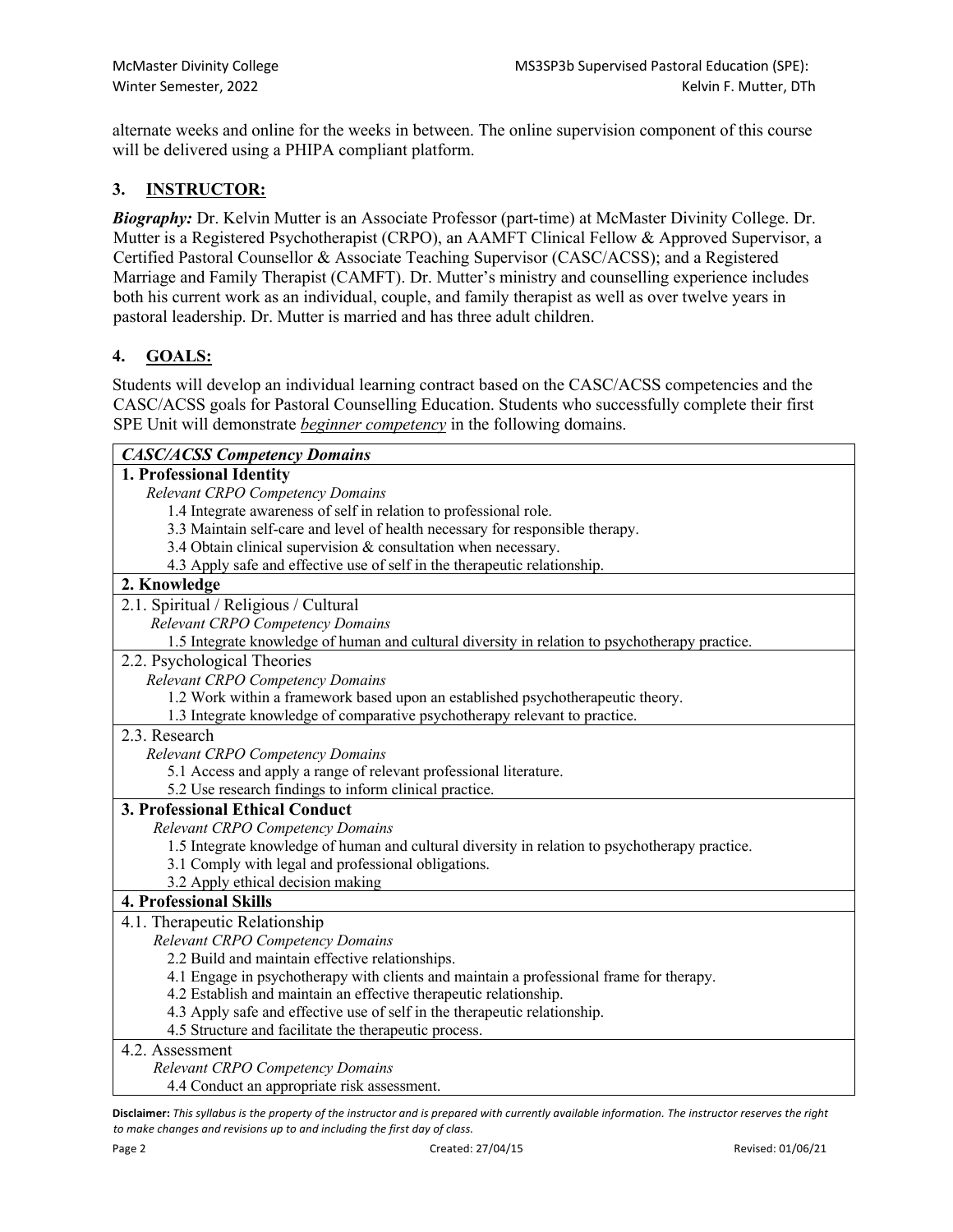| <b>CASC/ACSS Competency Domains</b>                                                            |
|------------------------------------------------------------------------------------------------|
| 4.6 Identify when and how to refer clients appropriately.                                      |
| 4.7 Conduct an effective closure process to end a course of therapy appropriately.             |
| 4.3. Intervention                                                                              |
| <b>Relevant CRPO Competency Domains</b>                                                        |
| 1.2 Work within a framework based upon an established psychotherapeutic theory.                |
| 1.3 Integrate knowledge of comparative psychotherapy relevant to practice.                     |
| 1.5 Integrate knowledge of human and cultural diversity in relation to psychotherapy practice. |
| 4.4. Documentation                                                                             |
| <b>Relevant CRPO Competency Domains</b>                                                        |
| 2.1 Use effective professional communication.                                                  |
| 3.5 Provide reports to third parties.                                                          |
| 4.5. Leadership                                                                                |

# **5. COURSE TEXTS AND READINGS:**

#### **5.1. Required Reading: Books**

**Bookstore:** Texts may be purchased from the *Hurlburt Family Bookstore* located beside the Chapel entrance, opposite Cullen Hall. Due to Covid19 safety measures students are advised to phone or email the bookstore to order books.

Address: Read On Bookstore, 5 International Blvd., Etobicoke, Ontario. M9A 3C3. Bookstore Phone: 416 620 2934 Cell to text orders: 416 668 3434 Email for orders **books@readon.ca** 

| Mutter, Kelvin F. (Ed.) Supervised Pastoral Education Placement Handbook. (a                                                                              | Basic & Advanced               |
|-----------------------------------------------------------------------------------------------------------------------------------------------------------|--------------------------------|
| pdf copy of the manual will be posted on A2L)                                                                                                             | <b>SPE</b>                     |
| Taibbi, Robert. The Art of the First Session: Making Psychotherapy Count from                                                                             | Basic & Advanced               |
| the Start. New York: Norton, 2016                                                                                                                         | <b>SPE</b>                     |
| Truscott, Derek, and Kenneth H. Crook. Ethics for the Practice of Psychology in                                                                           | Basic & Advanced               |
| Canada. 3rd ed. Edmonton: University of Alberta Press, 2021.                                                                                              | <b>SPE</b>                     |
| Zuckerman, Edward L. Clinician's Thesaurus: The Guide to Conducting<br>Interviews and Writing Psychological Reports, 8th ed. New York: Guilford,<br>2019. | Basic & Advanced<br><b>SPE</b> |

# **5.2. Required Reading: Articles**

All required articles for this course are available from the periodical databases provided by the McMaster University library.

| Canadian Psychological Association (CPA), Task Force on Outcomes and          | Basic & Advanced |
|-------------------------------------------------------------------------------|------------------|
| Progress Monitoring in Psychotherapy. "Outcomes and Progress Monitoring in    | <b>SPE</b>       |
| Psychotherapy." (posted on A2L)                                               |                  |
| Mutter, Kelvin F. "Case Notes in the Work of Spiritual Care and Counselling." | Basic & Advanced |
| Counselling et Spiritualité / Counselling and Spirituality, 33 (2014) 71-92.  | <b>SPE</b>       |
| (available via ATLA serials)                                                  |                  |
| Strong, Tom, and Helen F. Massfeller. "Negotiating Post-Consultation          | Basic & Advanced |
| 'Homework' Tasks between Counselors and Clients." International Journal       | <b>SPE</b>       |
| for the Advancement of Counselling 32 (2010) 14–30.                           |                  |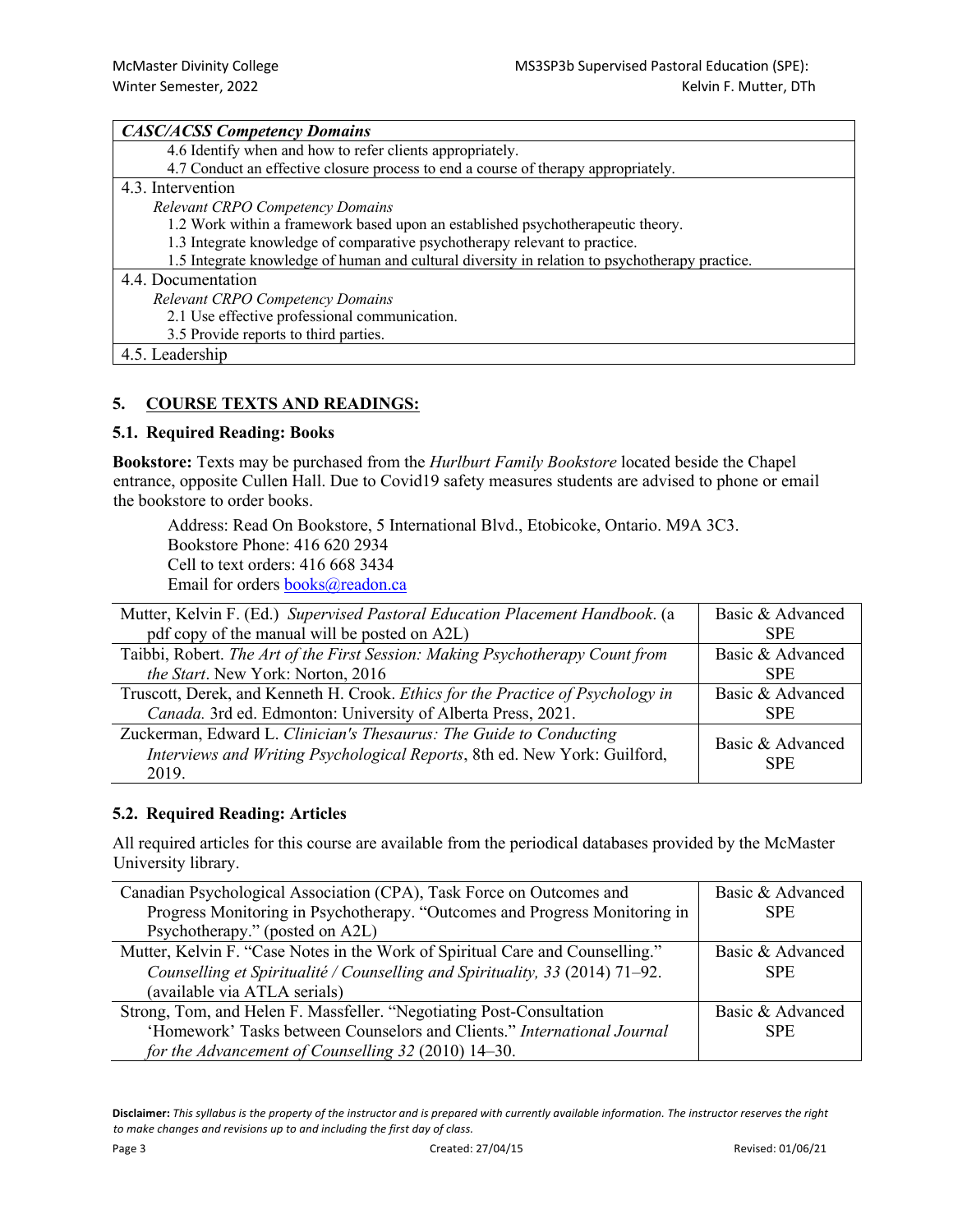# **4. COURSE SCHEDULE:**

| <b>DATE</b>                                                                               | <b>LOCATION</b> | <b>CLASS TOPIC / ACTIVITY</b>                                          |  |  |
|-------------------------------------------------------------------------------------------|-----------------|------------------------------------------------------------------------|--|--|
| Pre-reading: (All) Taibbi, chs 5 & 6; Truscott & Crook, ch. 6;                            |                 |                                                                        |  |  |
| Jan 12, 2022                                                                              | In-Person       | Group Discussion and Supervision: The ethics of confidentiality;       |  |  |
|                                                                                           | at MDC          | Case-based Learning                                                    |  |  |
| Jan 19, 2022                                                                              | Online          | Individual/Dyadic Supervision: Supervision of casework (verbatim or    |  |  |
|                                                                                           |                 | recording)                                                             |  |  |
| Pre-reading: (All) Taibbi, ch. 7; Truscott & Crook, ch. 7;                                |                 |                                                                        |  |  |
| Jan 26, 2022                                                                              | In-Person       | Group Discussion and Supervision: Treatment Planning; Case-based       |  |  |
|                                                                                           | at MDC          | Learning                                                               |  |  |
| Feb 2, 2022                                                                               | Online          | Individual/Dyadic Supervision: Supervision of casework (verbatim or    |  |  |
|                                                                                           |                 | recording)                                                             |  |  |
| Pre-reading: (All) Zuckerman, chs. 28 & 29.                                               |                 |                                                                        |  |  |
| Feb 9, 2022                                                                               | In-Person       | Group Discussion and Supervision: Role of Medication; Case-based       |  |  |
|                                                                                           | at MDC          | Learning                                                               |  |  |
| Feb 16, 2022                                                                              | Online          | Individual/Dyadic Supervision: Supervision of casework (verbatim or    |  |  |
|                                                                                           |                 | recording)                                                             |  |  |
|                                                                                           |                 | <b>ADVANCED SPE: Book Review</b>                                       |  |  |
| Pre-reading: (all) Mutter, "Case Notes in the Work of Spiritual Care and Counselling."    |                 |                                                                        |  |  |
| Feb 23, 2022                                                                              | In-Person       | Group Discussion and Supervision: Role of Case Notes in Treatment:     |  |  |
|                                                                                           | at MDC          | Case-based Learning                                                    |  |  |
| Mar 9, 2022                                                                               | Online          | Individual/Dyadic Supervision: Supervision of casework (verbatim or    |  |  |
|                                                                                           |                 | recording)                                                             |  |  |
|                                                                                           |                 | <b>BASIC &amp; ADVANCED SPE:</b> Written Case Note based on Case Study |  |  |
|                                                                                           |                 | (due March 9, 2022)                                                    |  |  |
| Pre-reading: (All) Strong & Massfeller article. "Negotiating Post-Consultation 'Homework' |                 |                                                                        |  |  |
| Tasks"; CPA, "Outcomes and Progress Monitoring in Psychotherapy."                         |                 |                                                                        |  |  |
| Mar 16, 2022                                                                              | In-Person       | Group Discussion and Supervision: "Homework" and Case Outcome          |  |  |
|                                                                                           | at MDC          | Monitoring; Case-based Learning                                        |  |  |
| Mar 9, 2022                                                                               | Online          | Individual/Dyadic Supervision: Supervision of casework (verbatim or    |  |  |
|                                                                                           |                 | recording)                                                             |  |  |
| Mar 30, 2022                                                                              | In-Person       | Group Discussion and Supervision: Case-based Learning                  |  |  |
|                                                                                           | at MDC          |                                                                        |  |  |
| April 6, 2022                                                                             | Online          | Final Evaluations: Individual sessions with the course instructor.     |  |  |

# **6. EXPECTATIONS AND ASSIGNMENTS (Winter 2021)**

| <b>Assignments</b>                           | <b>Assignment Due Date</b> |                     |
|----------------------------------------------|----------------------------|---------------------|
|                                              | <b>Basic SPE Unit</b>      | <b>Advanced SPE</b> |
|                                              | (Course-based)             | Unit (Unit-based)   |
| <b>Required Reading</b>                      | weekly                     | weekly              |
| "Use of Self" Reflection Journals            | weekly                     | weekly              |
| <b>Verbatim or Recording</b>                 | Weekly                     | Weekly              |
| <b>Book Review: Truscott and Crook</b>       |                            | Feb 16, 2022        |
| <b>Written Case Note based on Case Study</b> | Mar 9, 2022                | Mar 9, 2022         |
| <b>Final Evaluation</b>                      | April 6, 2022              | April 6, 2022       |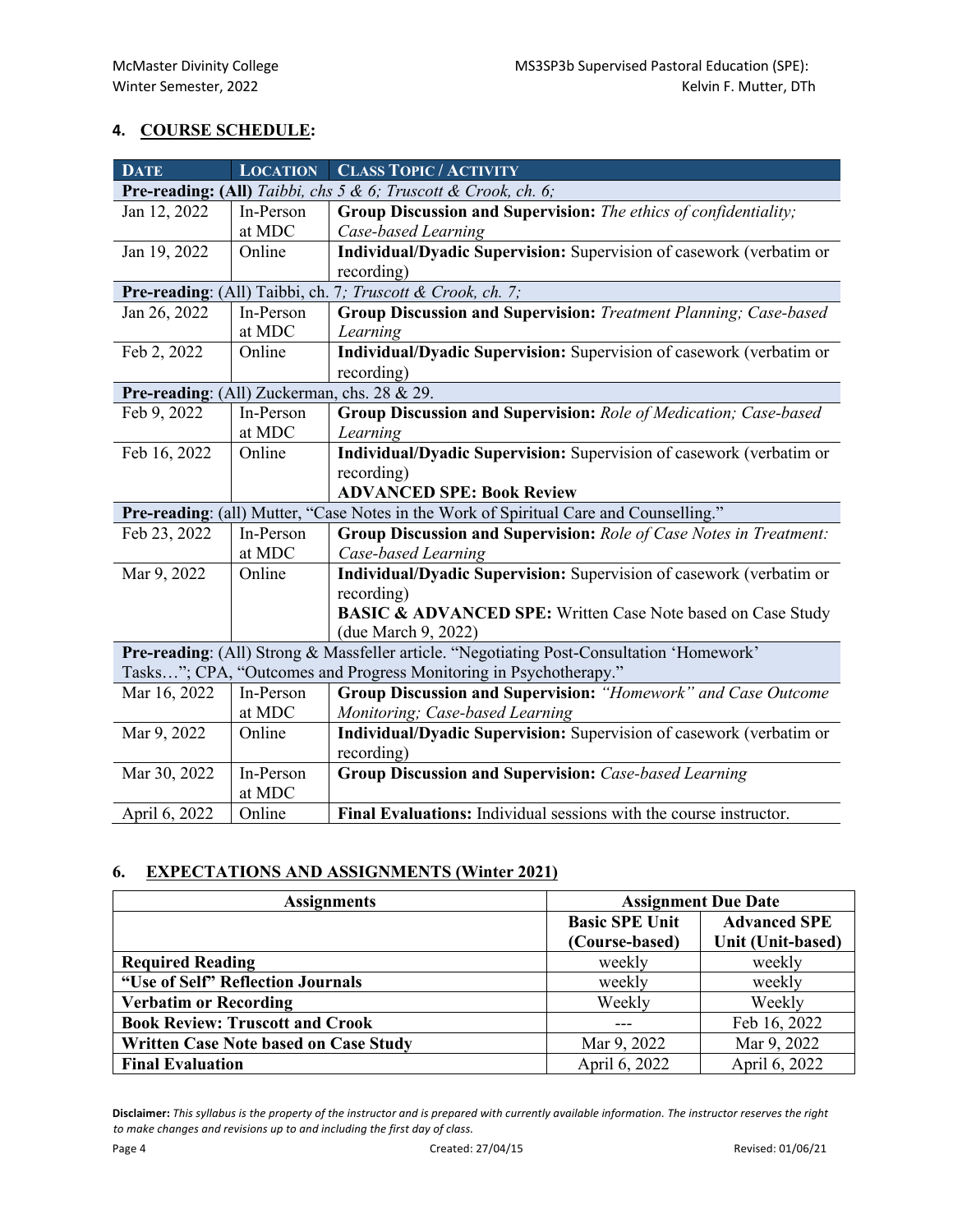# **Attendance & Participation**

Except for illness or extenuating circumstances students are expected to be at their placement site each week of the SPE Unit. In the event of an absence, it is the student's responsibility to directly inform both their on-site as well as the SPE instructor.

Except for illness or extenuating circumstances students are expected to attend all scheduled supervision sessions at MDC and participate in the learning activities. Participation in this supervision includes preparing a written verbatim of a counselling encounter using the assigned format which will be presented as a case study and engaging with the supervisory conversation.

# **6.1. "Reflecting On" practice**

# *Learning Objectives*

- To demonstrate awareness of the impact of the client's context on the therapeutic process.
- To employ effective skills in observation of self, the client, and the therapeutic process.
- To demonstrate awareness and maintenance of appropriate therapeutic boundaries.
- To demonstrate awareness of the impact of the therapist's subjective context on the therapeutic process.
- To recognize the impact of power dynamics within the therapeutic relationship.
- To protect client from imposition of the therapist's personal issues.
- To employ effective and congruent verbal and non-verbal communication.

# **6.1.1. "Use of Self" Reflection Journals (Knowing, Being, Doing)**

The best counsellors and clinicians reflect on and learn from both their failures as well as their successes. The student will keep a weekly journal (approx. 1 hour per week) in which they identify and briefly reflect on important situations and/or concerns that arise during their placement. It is permissible for a student to reflect on the same situation/question over the course of multiple weeks. This journal is intended to promote self-awareness as well as awareness of others. This journal is for personal use only and will not be graded.

# *Writing the Journal*

Step 1: Select and describe an experience or situation in your placement that was significant.

- Step 2: Identify the issues that are of concern to the client, including the feelings evoked within the client, as well as the client's world of meaning as it applies to the issue/situation.
- Step 3: Identify your awareness of your responses to the client's story: e.g., emotions that were evoked, personal issues (past or present) that may have been evoked, personal beliefs or biases that have been evoked, etc.
- Step 4: Reflect on this experience in light of the CASC/ACSS and CRPO codes of ethical practice. Are any issues are raised with respect to your response to this situation?
- Step 5: Reflect on this experience in light of the themes and skills identified in Sbanotto et al.
- Step 6: Reflect on this experience in light of Scripture; allow the words, scenes, passages of Scripture to surface and shape your thinking.
- Step 7: Identify what you have learned from this experience and how it has shaped your view of yourself as both a counsellor and a ministering person.

# **6.1.2. Verbatims and Audio/Video Recordings of Counselling Sessions Weekly**

# **6.1.2.1. Audio/Video Recordings of Counselling Sessions**

**Disclaimer:** *This syllabus is the property of the instructor and is prepared with currently available information. The instructor reserves the right to make changes and revisions up to and including the first day of class.* The best student learning results from observing one's own work and reflecting on it. Each week students are required to provide evidence of their growing edges as a counsellor and their counselling skills by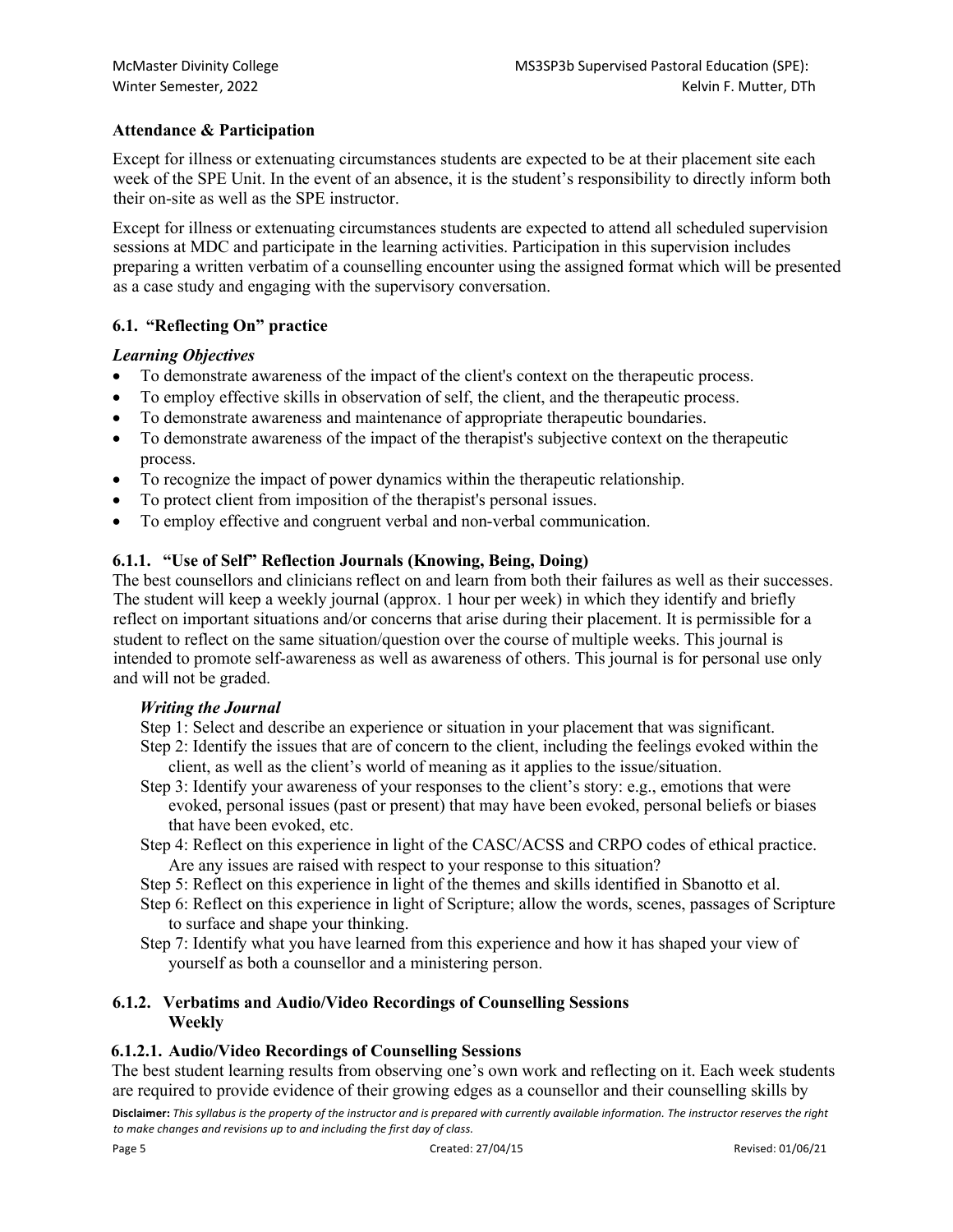presenting a portion of an audio recording of a session with a client. Students whose placements do not permit them to record counselling sessions will need to speak with the course professor about a suitable alternative learning experience: e.g., record a session with a fellow student who has consented to be part of a mock interview scenario, or a write a verbatim of a session.

# *Instructions*:

- Record a counselling session.
- Follow the instructions in the *SPE Placement Handbook* titled: "Use of Audio and Video Recordings for Supervision Purposes."
- Select a brief portion of the session for which you desire feedback. Audio selections may be chosen because i) a student wishes to demonstrate a successful use of a counselling skill, ii) a student wants feedback on their use of a particular skill or use of skills, iii) a student is feeling 'lost' and is seeking guidance as to how to respond to what has been said, or iv) for other reasons.
- Ask yourself the following questions as you prepare to present this recording.
	- o What do you believe you did well in this session / segment?
	- o What do you want the instructor/group to focus on as they listen to the recording? Is there a specific question you wish to have answered?

# **6.1.2.2. Verbatim Assignments**

Students will reflect on, and write a verbatim report derived from, a single counselling session. These verbatim reports will be 8 pages, single-spaced, adhere to the verbatim format provided to the class.

# *Instructions*:

• Listen to a recording of a counselling session with client and transcribe a five-minute segment that you wish to reflect on.

**NOTE 1**: In the absence of a recording, the student will, immediately after the session, write a transcript of a segment of the counselling session based on their memory.

**NOTE 2**: To obscure the client's identity and protect their confidentiality students are required to omit and/or change any information that may identify the person (e.g., name, names and ages of family members, number of children, employment data, affiliations, etc.).

- Use the transcription to write a verbatim account (cf. Practicum Manual) of the counselling session that includes the following elements.
	- o Known Facts, Pre-constructions, and Initial Observations.
	- o Verbatim of the conversation.
	- o Reflection on the conversation.

### **6.1.3.** Final Placement Evaluations (Knowing, Being, Doing) **April 6, April 6**, **2022**

The purpose of these evaluations is to identify and reinforce what the student has learned in the SPE Unit.

- The student will meet with their on-site supervisor to complete and review the counselling skills rating sheet that will be provided.
- The student and the SPE course instructor will each complete the CASC/ACSS evaluation form and meet to discuss these evaluations during the week of April 5–9, 2021.

# **6.2. "Reflecting For" practice**

# **6.2.1. Learning Contract (Knowing, Being, Doing)**

The student will, in collaboration, with their Field Instructor revisit and update their learning goals for the winter semester.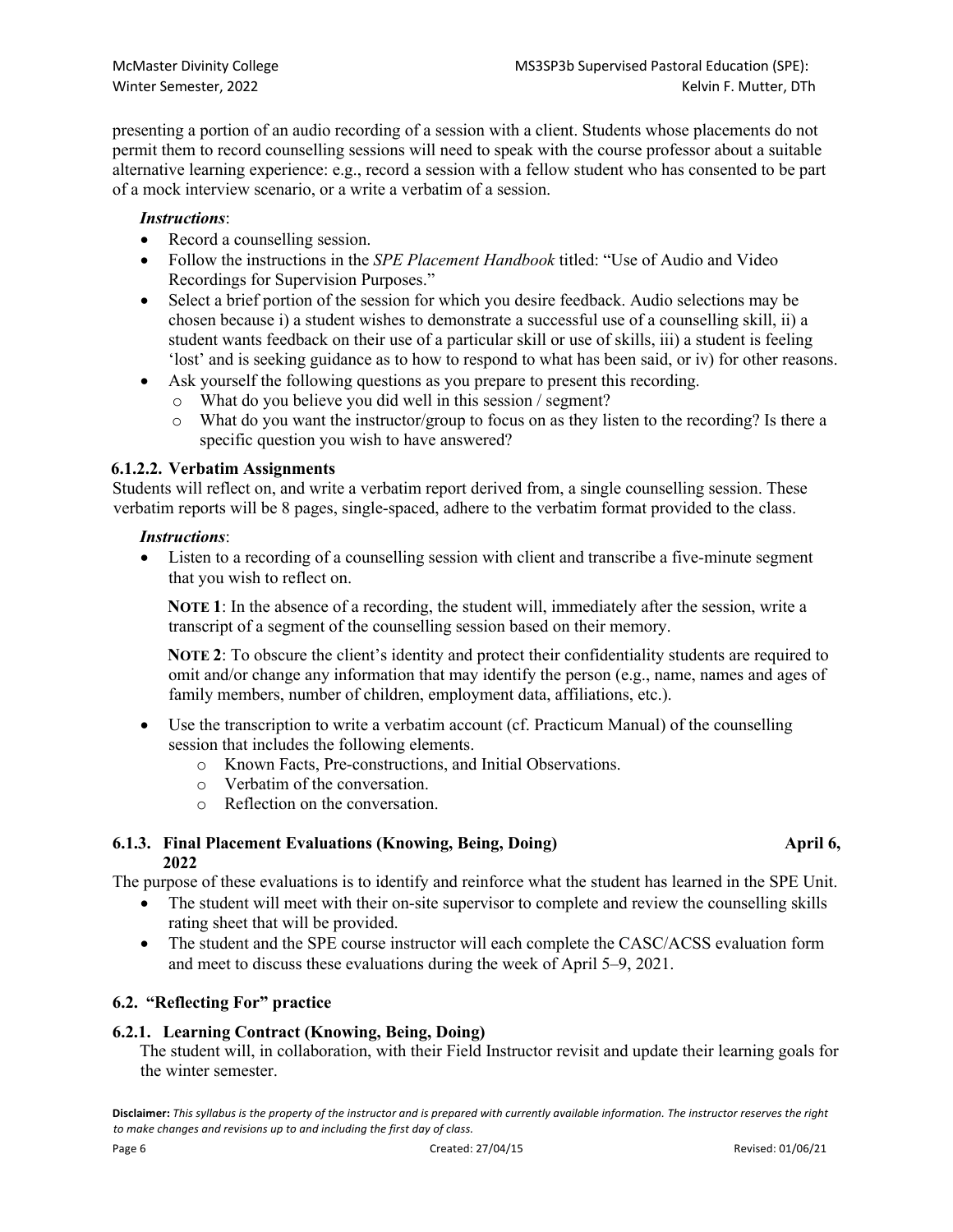# **6.2.2. Assessment (Knowing, Doing) March 9, 2022**

Draw on in-class discussion, the texts, and the Practicum Handbook to write an assessment for the case study. Assignment should not exceed two pages (single spaced).

### *Questions to consider.*

- What does the client perceive to be the core problem?
- Identify relevant historical data present in the case study? What potentially relevant historical data (perhaps not mentioned) would you ask about? Provide a brief statement of the purpose of this/these question(s).
- Has the client tried anything to cope with his situation? If so, how? Outcome?
- What skills, insights, competencies, etc. do you discern in the client's story (e.g., evidences of or potential for change)? You are free to imagine or add data as long as it is consistent with the initial case data.
- How do you think the client would answer the question "How do you think that counselling will help you?" (i.e., counselling goal)
- What factors might help support the change process?
- What do you perceive to be the core problem?
- What do you see to be the "next step" in counselling this individual?

# **6.2.3. Advanced SPE: Book Review (Knowing, Being, Doing) Feb 16, 2022**

Students who have been approved by CASC for "Advanced training" are expected to the Truscott and Crook text in its entirety and to prepare a ten (10) page paper (about 2500 words) in which they reflect on how this text has formed their understanding and practice of ethical clinical behaviour.

# **7. COURSE ADMINISTRATION:**

# **Instructor Availability:**

Throughout the course, Dr. Mutter will be available via email (mutterk@mcmaster.ca), WebEx and the discussion forum on Avenue to Learn. During the hybrid week, Dr. Mutter will be available for one-onone consultation after class and during breaks on the days class is scheduled.

# **Interpersonal Interactions:**

*General:* Please respect the opinions of others, even if you do not agree with them. Feel free to respond logically and in an orderly manner.

Students are encouraged to…

- Arrive on time.
- Stay for the entire SPE session.
- Not engage in anything during the SPE session that prevents them or others from focusing and participating in the discussions.
- Not to carry on private conversations. This applies to spoken and electronic communication. If something is unclear, the whole group will benefit by a question being asked out loud.
- Silence cell phones and related devices during class. If a student must for some reason accept a phone call, he or she ought to discretely leave the SPE session to do so.

# **Written Work:**

# *Gender Inclusive Language:*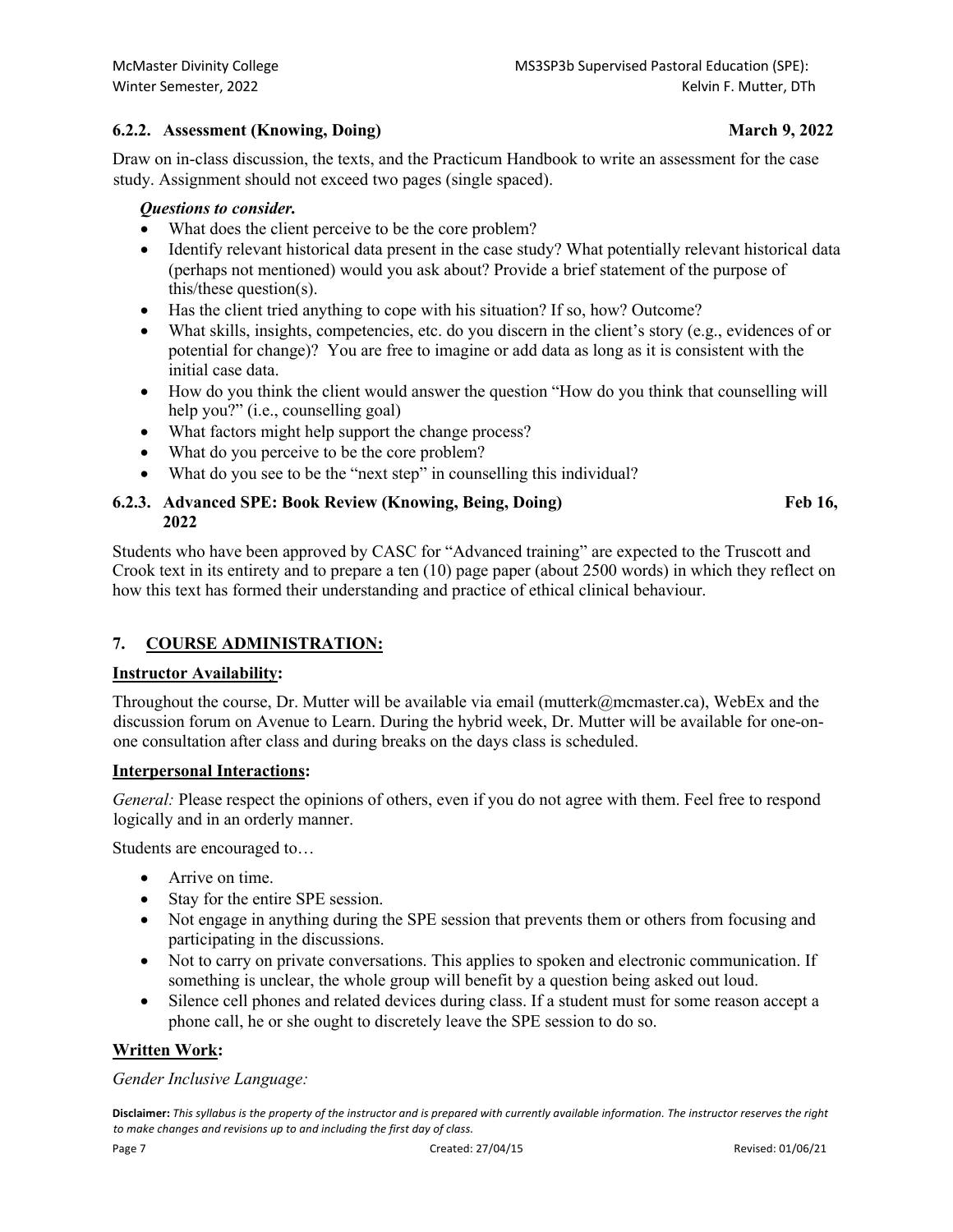McMaster Divinity College uses inclusive language for human beings in worship services, student written materials, and all its publications. It is expected that inclusive language will be used in chapel services and all MDC assignments. In reference to biblical texts, the integrity of the original expressions and the names of God should be respected, but you will need to use gender inclusive language for humans, and you will need to quote from a gender-inclusive version such as the following: NRSV (1989), NCV (1991), TEV/GNB/GNT (1992), CEV (1995), NLT (1996), TNIV (2005), and the Common English Bible (CEB 2011).

# *College Style for Written Work:*

All written work—unless informed otherwise by the professor—is to be submitted in accordance with the *McMaster Divinity College Style Guide for Essays and Theses*, available on the McMaster Divinity College website (https://mcmasterdivinity.ca/resources-forms/mdc-style-guide/).

# *Length:*

Students are expected to adhere to the assignment page / word count. If a paper exceeds the word count, grace will be accorded for the first 10%. However, the grade will be reduced by 1/3 of a letter grade for each additional 10% a paper exceeds the stipulated word count.

# *Submission of Written Work:*

All written work is to be submitted by email in either MSWord format, "Rich Text Format" (i.e., \*.rtf), or as an Open Office document. PDF files are not acceptable as it can be more difficult to provide comments and feedback on the assignment.

### *Deadlines*:

All assignments are due on the day indicated (by email before 5 p.m. of the day due). A late penalty of 2% per day will be applied to all assignments submitted after the deadline unless an extension has been obtained from the instructor prior to the deadline. Assignments cannot be submitted after December 10, 2020 without written permission from the Office of the Registrar.

# *Statement on Academic Honesty:*

Academic dishonesty is a serious offence that may take any number of forms, including plagiarism, the submission of work that is not one's own or for which previous credit has been obtained, and/or unauthorized collaboration with other students. Academic dishonesty can result in severe consequences, e.g., failure of the assignment, failure of the course, a notation on one's academic transcript, and/or suspension, or expulsion from the College. Students are responsible for understanding what constitutes academic dishonesty. Please refer to the McMaster University Academic Integrity Policy - http://www.mcmasterdivinity.ca/programs/rules-regulations.

# **8. Recommended Reading:**

Bannink, Fredrike. *1001 Solution-Focused Questions: Handbook for Solution-Focused Interviewing.* New York: Norton, 2010.

Bannink, Fredrike. *101 Solution-Focused Questions for Help with Anxiety*. New York: Norton, 2015.

Bannink, Fredrike. *101 Solution-Focused Questions for Help with Depression*. New York: Norton, 2015.

Bannink, Fredrike. *101 Solution-Focused Questions for Help with Trauma*. New York: Norton, 2015.

Brown, Jacob. The Question Cube. *Journal of Marriage and Family Therapy* 23 (1997) 27–40.

De Jong, Peter and Insoo K. Berg, *Interviewing for Solutions*. 4th ed. Belmont, CA: Wadsworth, Thomson, Brooks/Cole, 2013.

**Disclaimer:** *This syllabus is the property of the instructor and is prepared with currently available information. The instructor reserves the right to make changes and revisions up to and including the first day of class.*